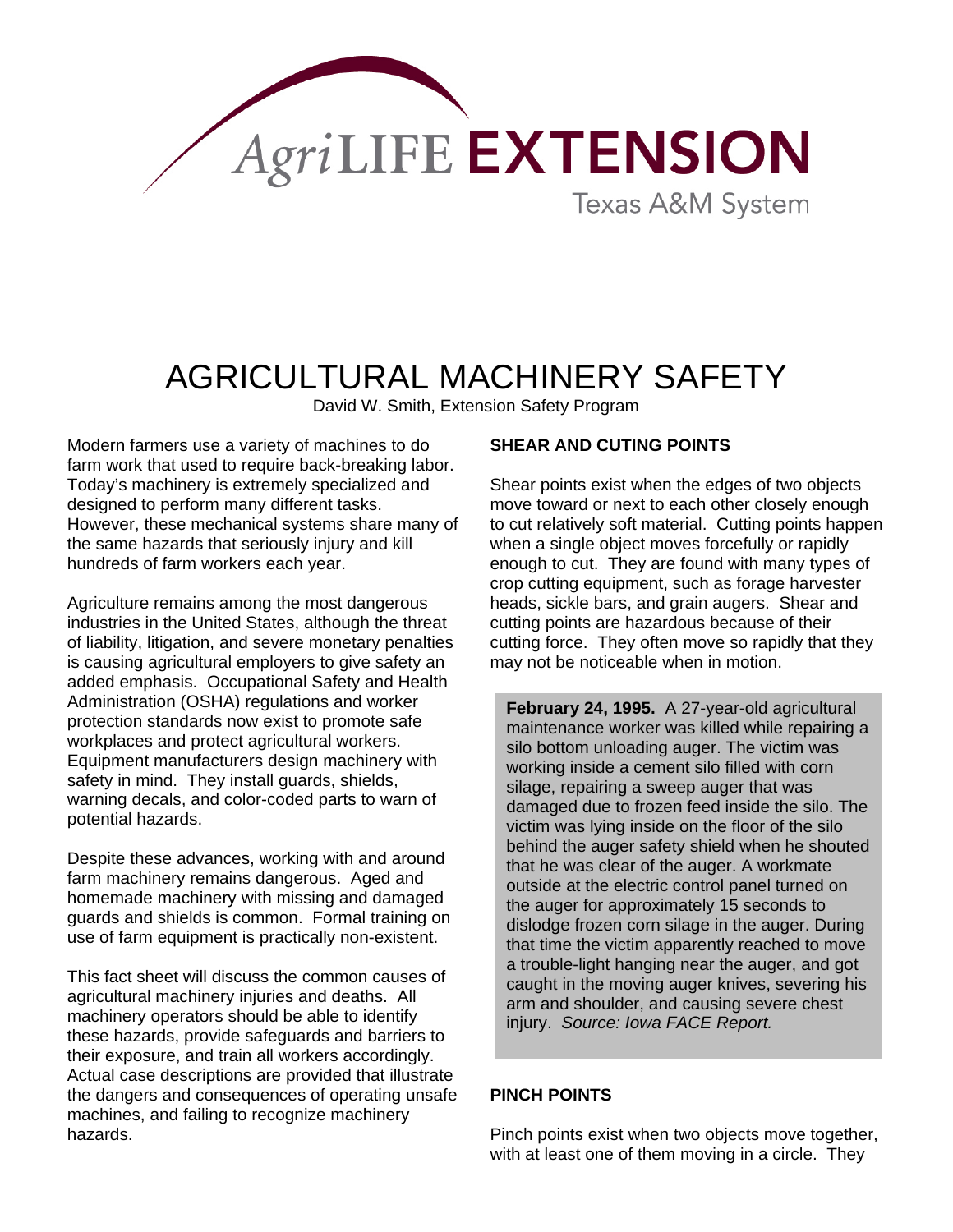are common in power transmission devices, such as belt and chain drives, feed rolls, and gear drives. Fingers, hands, and feet can be caught directly in pinch points or they may be drawn into pinch points by loose clothing that becomes entangled.

Contact may be made by brushing against unshielded parts or by falling against them. Machine manufacturers will cover pinch points with guards and shields that are removable for maintenance purposes. Unfortunately, many workers take off these guards for maintenance, but do not replace the shield when finished.

Once someone is caught in a pinch point, machines generally move too fast for him or her to get out. Be aware of pinch point hazards and don't wear loose clothing that can become caught. Never reach over or work near rotating parts. Turn off machinery before performing maintenance and replace all missing shields.

**September 30, 1996.** A 61-year-old dairy **fatal crushing injury.** farmer was killed when his head was caught in a cattle feeding machine. The incident occurred at the family farm in the cattle feeding pen. The victim was operating a center drive feeding machine, which directed corn from a nearby silo and transferred it to a conveyor belt that evenly distributed the feed into a 100-foot-long feeding trough. It is suspected that the farmer was trying to service the machine when his head was caught between the moving conveyor and a wooden support beam. *Source: New Jersey FACE Report.*

### **WRAP POINTS**

Any exposed, rotating machine component is a potential wrap point. Protruding shaft ends can also become a wrap point. A cuff, sleeve, pant leg, or hair can catch on a rotating part and result in serious injury and death. Entanglement with a wrap point can pull a person into a machine or wrap their clothing so tightly the person is suffocated. Contact with a wrap point may cause the person to loose balance and fall into other parts of the machine.

Power take-offs (PTOs) and drive shafts are involved in the majority of serious wrap point injuries. Injuries occur when PTO guards and drive shaft shields become damaged or removed. To prevent wrap point injuries, wear tight-fitted clothing, put up hair, and look out for protruding bolts or U-

joints that could snag clothing. Never attempt to reach over or climb under these rotating parts.

**Kentucky FACE Report. November 16, 1995.** A 32-year-old male was killed when he was caught in a rotating PTO shaft. The farm worker was helping one of the owners of the farm load corn from the silage wagon into the feeding trough. The PTO connecting the tractor to the silage wagon was not covered by a safety guard. Recent heavy rains had made the area slick and muddy. The owner was nearby when he heard the victim yell. He found the victim wrapped around the rotating PTO. The farm worker suffered severe damage to the spinal cord, skull, and left leg. *Source:* 

Crush points exist when two or more objects move toward one another, or when one object moves toward a stationary object. Hitching tractors to implements may create a potential crush point. Failure to block equipment safely can result in a

Crushing injuries commonly happen to fingers and hands at the hitching point. If you are hitching equipment on the ground, while the tractor operator is backing the tractor, make sure to communicate clearly. Never put yourself or any part of your body between the tractor drawbar and implements.

Never crawl underneath a machine or implement without first chocking and blocking equipment. Never rely solely upon the tractor's hydraulic system to keep raised equipment suspended.

**March 16, 1999.** A 71-year-old farmer was killed when a stock shredder he was working on fell and crushed him. He had raised it hydraulically and was working underneath it. The shredder was not blocked up and the hydraulic shutoff valves to the tractor (to which the shredder was attached) were not shut off. It appears the hydraulics on the tractor leaked at the connection which allowed the shredder to slowly fall on the victim. *Source: Nebraska FACE Report.* 

### **FREE-WHEELING POINTS**

The heavier a revolving part, the longer it will continue to rotate after power is shut off. Rotary mower blades, baler flywheels, and various other farm machinery components will continue to move after power stops. Workers must allow time for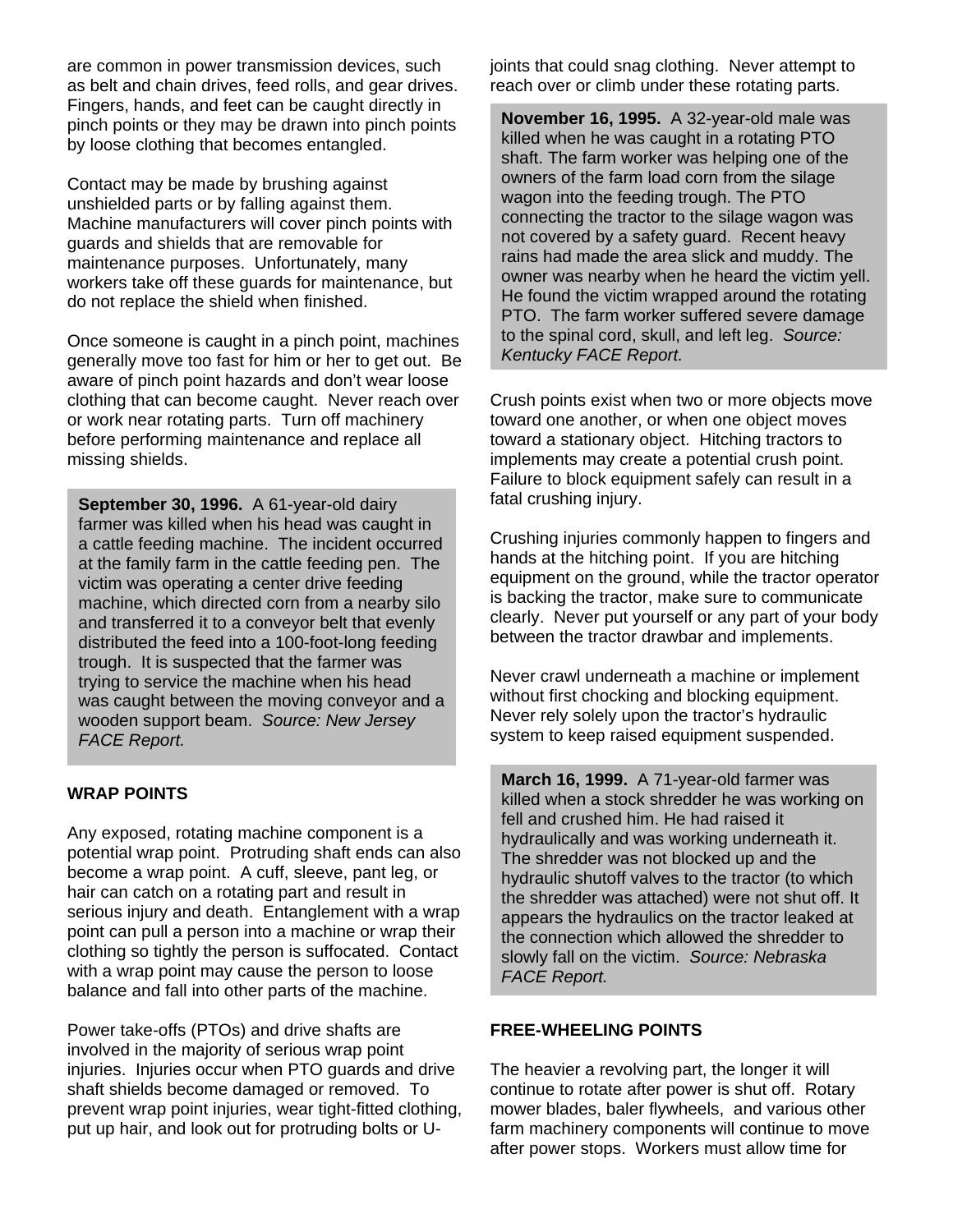these wheels or blades to stop before approaching them. This may take as long as two minutes on some machinery.

**June 26, 1995.** A 56-year-old farm worker died after being struck by a flywheel of a hay baler. He was lying on his side under the baler, oiling a chain, while the baler was operating. A flywheel for the bale tosser cycled and struck the victim on the top of the head, instantly killing the farm worker. *Source: Wisconsin FACE Report.*

## **PULL-IN POINTS**

Pull-in points usually occur when someone tries to remove or force in plant material or other objects that have become stuck in feed rolls or other machinery parts. Many pull-in injuries involve round balers.

The feed rollers on round balers occasionally clog when the hay is too wet, when the baler is pulled too fast, or when too much hay is being fed into the baler at one time. Rather than shutting down the baler by disengaging the PTO, some operators try to dislodge the clog by trying to pull the hay out by hand or by kicking the clog with the feet. Unfortunately, when jammed hay becomes dislodged, hands and feet are pulled in so fast that the worker cannot let go in time, and is pulled into the rollers.

**June 17, 1998.** A 17-year-old male died when he became trapped in a round baler that caught fire. The farm worker was alone, baling dried wheat straw for hay. Evidence suggests that the round hay baler became jammed, and the clutch temporarily shut down the power take-off device. The worker apparently climbed on top of the baler to clear the jammed wheat straw by using his feet. The jam cleared, and the clutch put the PTO back into motion. The baler rollers suddenly started moving and trapped the worker's leg inside the baler. The rollers and belts spinning around the hay started a fire. The worker died on the scene from smoke inhalation and burns. *Source: Oklahoma FACE Report.*

#### **SPRINGS AND CHAINS**

Springs are commonly used to lift equipment, to provide cushion and resistance on heavy machinery operating in rough terrain, and to keep belts tight on pulleys. Springs harbor potential energy that, when released, can be potentially dangerous to bystanders.

Spring injuries usually occur during machine maintenance. Be sure to read the operator's manual carefully before performing maintenance. Know what direction a spring will move when pressure is released, and know how other machine parts will be affected.

Chains are frequently used to secure two or more objects together, or to pull heavy objects such as tree stumps, machinery, and portable buildings. When pulled tightly, the chain contains stored energy that is suddenly released when a link breaks, or if it becomes detached from either end.

Before using a chain, make sure it is sturdy enough to do the job. If you detect any deformation in the links, stop immediately and get a larger chain. Never allow anyone to be near the chain when it is under stress. Also, make sure to provide a protective barrier on either end in case the chain breaks and springs backward.

**June 4, 1996.** A 45-year-old farmer died from injuries he sustained when he was struck by a chain that was being used to pull a cultivator stuck in the mud. Attempting to free the cultivator, he hooked one end of the chain to the cultivator and hooked one end of a stretchable "snap strap" to the chain and the other end of the strap to the tractor. On one attempt to pull the cultivator free, the chain slipped from where it was hooked to the cultivator. The chain was propelled toward the tractor and the victim seated in the enclosed cab. It shattered the rear and front windows of the tractor cab, and struck the victim. He lost control of the tractor, hit a ditch, fell from the tractor, and was run over by the left dual wheels. *Source: Minnesota FACE Report.* 

### **HYDRAULIC SYSTEMS**

Hydraulic hoses and cylinders provide power to lift implements such as plows and loader arms, change the position of implement components such as combine headers and scraper blades, and operate hydraulic motors on tractor steering and brake systems. Hydraulic systems also harbor